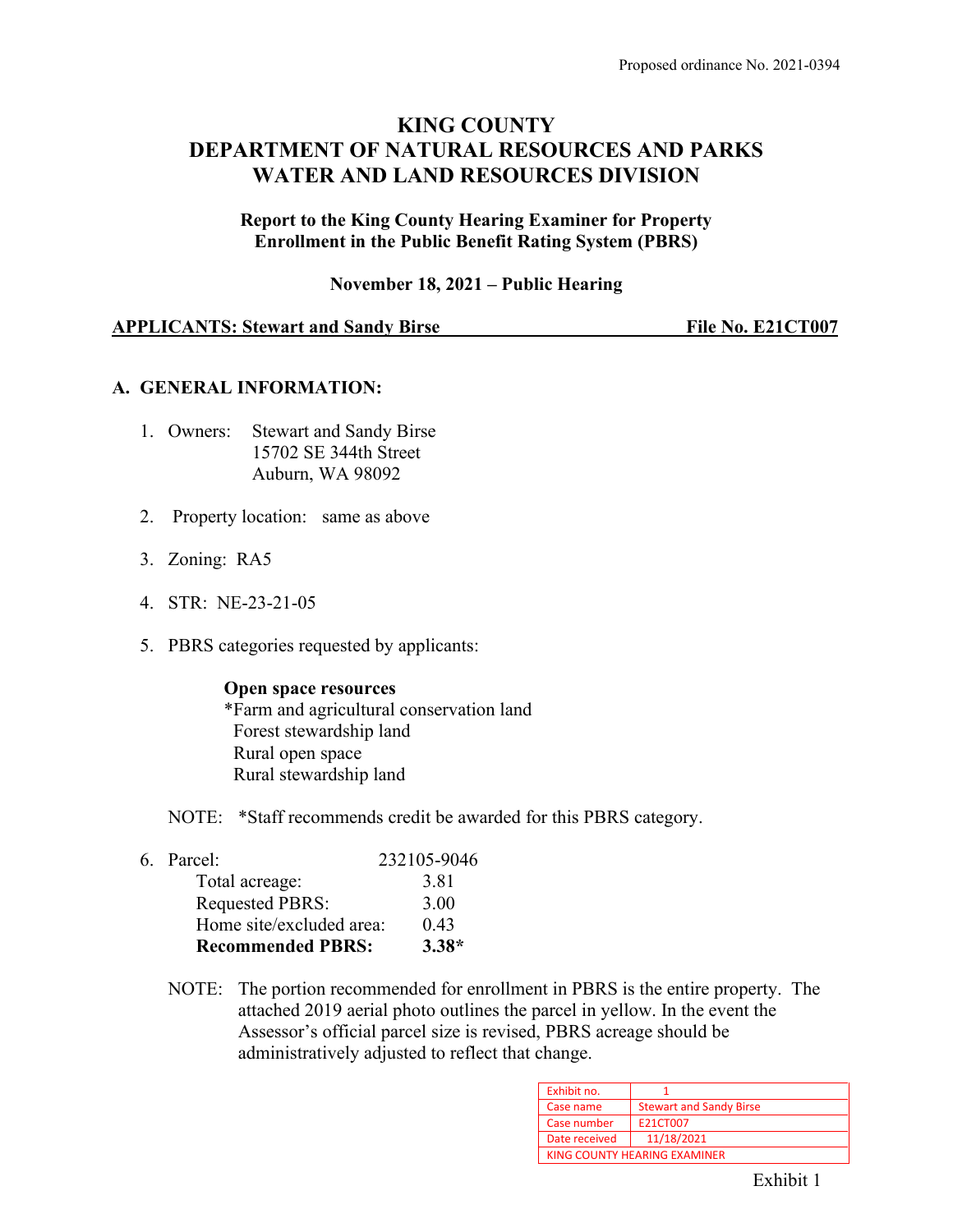**\*Recommended PBRS acreage is dependent upon the property's qualification for the farm and agricultural conservation land category, which requires the enrolled acreage be farmed according to an approved farm management plan. Without award of this category, the property is not eligible to participate in PBRS.**

### **B. FACTS:**

- 1. Zoning in the vicinity: Properties in the vicinity are zoned RA5 and RA10.
- 2. Development of the subject property and resource characteristics of open space area: The property contains a single-family residence, yard, landscaping, garden and driveway. The open space portion of the property consists of barn, lean-to's, sheds and a riding arena. Additionally, it contains pastureland that has historically been used for grazing livestock.
- 3. Site use: The property will be used as a single-family residence and farm.
- 4. Access: The property is accessed from SE 344th Street.
- 5. Appraised value for 2021 (based on Assessor's information dated 11/2/2021):

| Parcel #232105-9046 | Land          | Improvements | Total        |
|---------------------|---------------|--------------|--------------|
| Appraised value     | \$301,000.00* | \$320,000.00 | \$621,000.00 |
| Tax applied         | \$4,265.15    | \$4,534.38   | \$8,799.53   |

NOTE: \* Participation in PBRS reduces the appraised land value for the portion of the property enrolled resulting in a lower taxable value.

#### **C. REQUIREMENTS SPECIFIED BY KING COUNTY CODE (KCC):**

#### **KCC 20.36.010 Purpose and intent.**

 It is in the best interest of the county to maintain, preserve, conserve and otherwise continue in existence adequate open space lands for the production of food, fiber and forest crops, and to assure the use and enjoyment of natural resources and scenic beauty for the economic and social well-being of the county and its citizens.

 It is the intent of this chapter to implement RCW Chapter 84.34, as amended, by establishing procedures, rules and fees for the consideration of applications for public benefit rating system assessed valuation on "open space land" and for current use assessment on "farm and agricultural land" and "timber land" as those lands are defined in RCW 84.34.020. The provisions of RCW chapter 84.34, and the regulations adopted thereunder shall govern the matters not expressly covered in this chapter.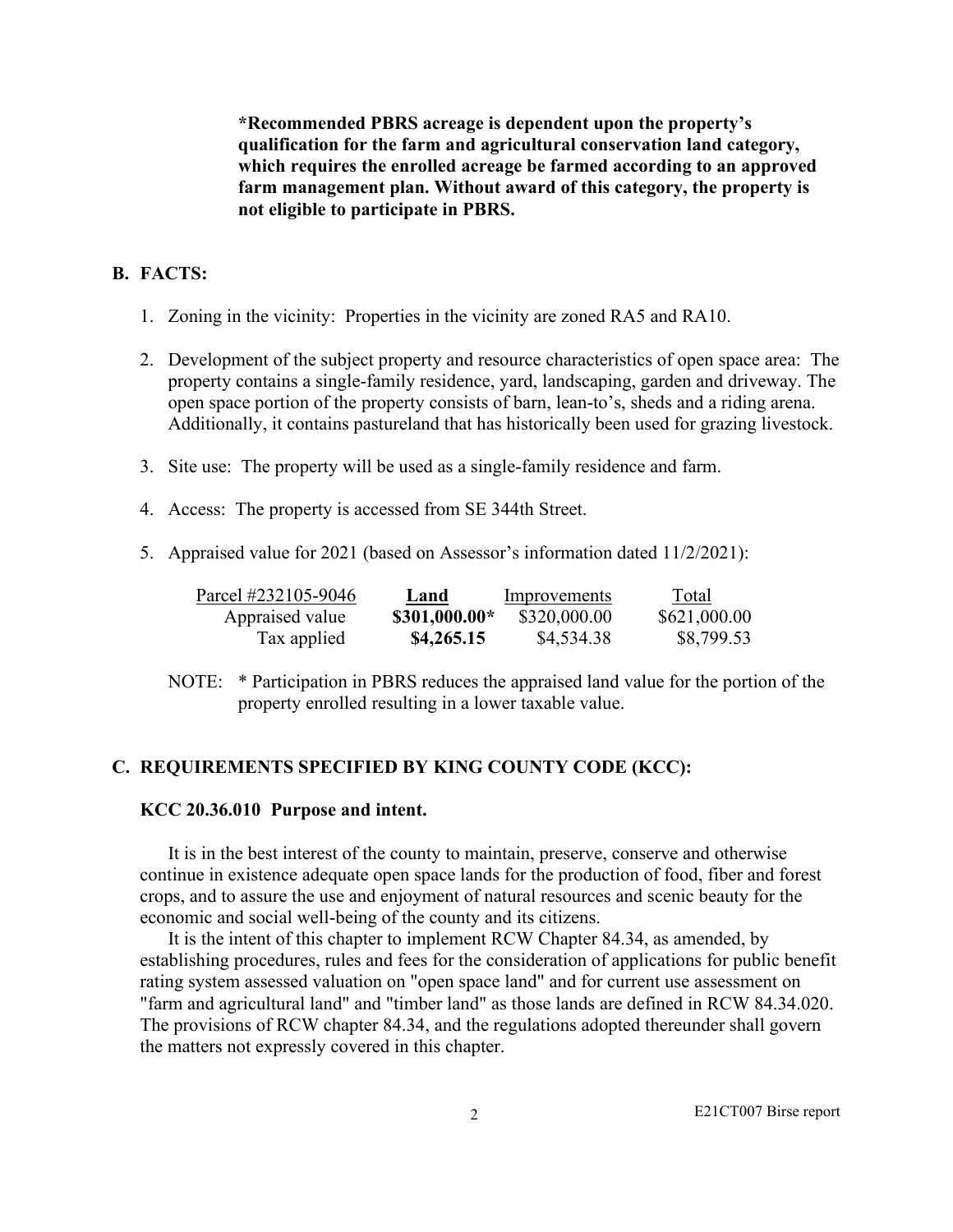#### **KCC 20.36.100 Public benefit rating system for open space land – definitions and eligibility.**

- A. To be eligible for open space classification under the public benefit rating system, property must contain one or more qualifying open space resources and have at least five points as determined under this section. The department will review each application and recommend award of credit for current use of property that is the subject of the application. In making such recommendation, the department will utilize the point system described in section B. and C. below.
- B. The following open space resources are each eligible for the points indicated:
	- 1. Public recreation area five points
	- 2. Aquifer protection area five points
	- 3. Buffer to public or current use classified land three points
	- 4. Equestrian-pedestrian-bicycle trail linkage thirty-five points
	- 5. Active trail linkage fifteen or twenty-five points
	- 6. Farm and agricultural conservation land five points
	- 7. Forest stewardship land five points
	- 8. Historic landmark or archaeological site: buffer to a designated site three points
	- 9. Historic landmark or archaeological site: designated site five points
	- 10. Historic landmark or archaeological site: eligible site three points
	- 11. Rural open space five points
	- 12. Rural stewardship land five points
	- 13. Scenic resource, viewpoint, or view corridor five points
	- 14. Significant plant or ecological site –five points
	- 15. Significant wildlife or salmonid habitat five points
	- 16. Special animal site three points
	- 17. Surface water quality buffer five points
	- 18. Urban open space five points
	- 19. Watershed protection area five points
- C. Property qualifying for an open space category in subsection B. of this section may receive credit for additional points as follows:
	- 1. Resource restoration five points
	- 2. Additional surface water quality buffer three or five points
	- 3. Contiguous parcels under separate ownership two points
	- 4. Conservation easement of historic easement fifteen points
	- 5. Public access points dependent on level of access
		- a. Unlimited public access five points
		- b. Limited public access sensitive areas five points
		- c. Environmental education access three points
		- d. Seasonal limited public access three points
		- e. None or members only zero points
	- 6. Easement and access thirty-five points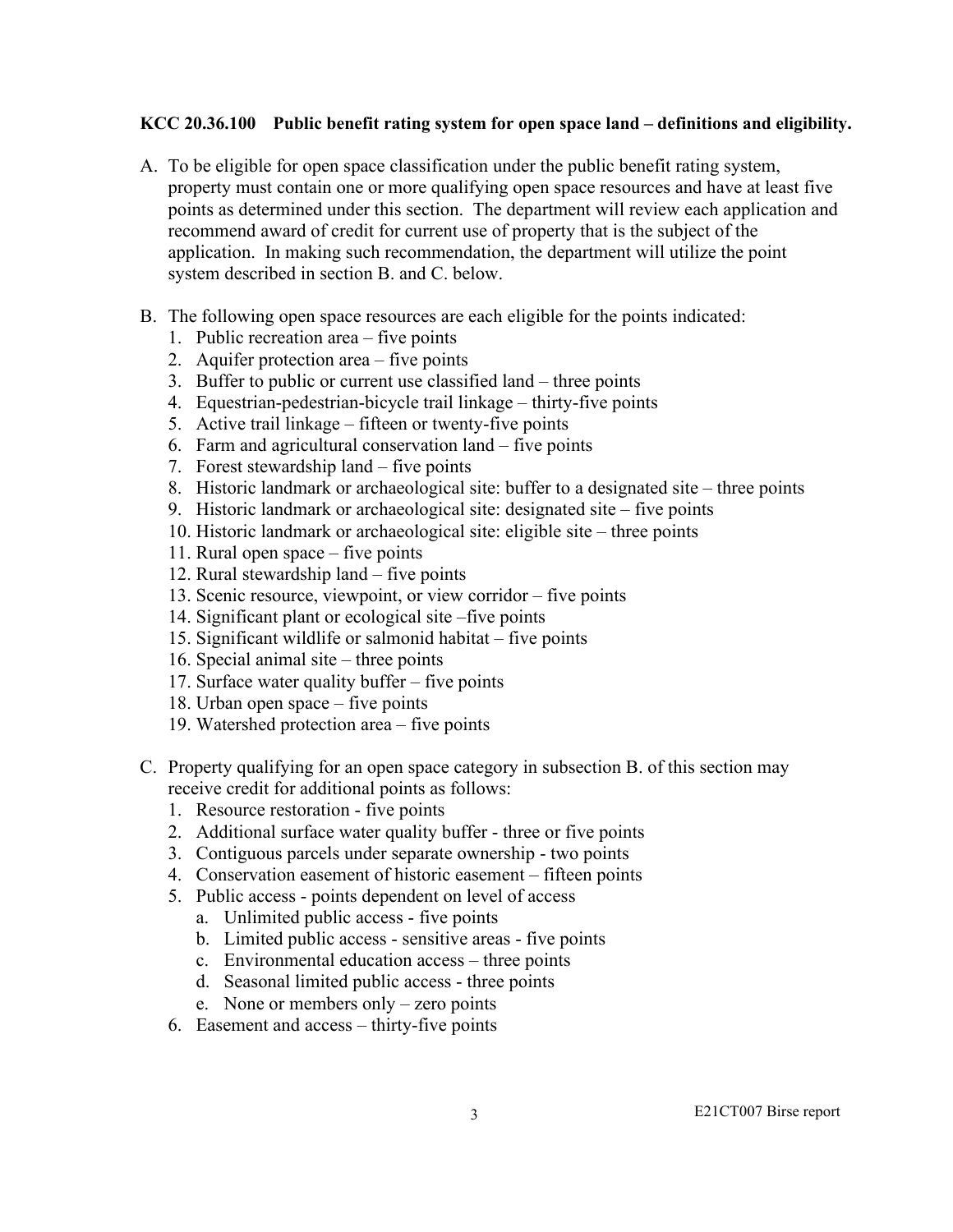#### **D. 2016 COMPREHENSIVE PLAN POLICIES AND TEXT:**

- **E-101** In addition to its regulatory authority, King County should use incentives to protect and restore the natural environment whenever practicable. Incentives shall be monitored and periodically reviewed to determine their effectiveness in terms of protecting natural resources.
- NOTE: Monitoring of participating lands is the responsibility of both department PBRS staff and the landowner. This issue is addressed in the Resource Information document (page 4) and detailed below in Recommendation #B10.
- **E-112a** The protection of lands where development would pose hazards to health, property, important ecological functions or environmental quality shall be achieved through acquisition, enhancement, incentive programs and appropriate regulations. The following critical areas are particularly susceptible and shall be protected in King County:

a. Floodways of 100-year floodplains;

b. Slopes with a grade of 40% or more or landslide hazards that cannot be mitigated;

c. Wetlands and their protective buffers;

d. Aquatic areas, including streams, lakes, marine shorelines and their protective buffers;

- e. Channel migration hazard areas;
- f. Critical Aquifer Recharge Areas;
- g. Fish and Wildlife Habitat Conservation Areas; and
- h. Volcanic hazard areas.
- **E-421** Terrestrial and aquatic habitats should be conserved and enhanced to protect and improve conditions for fish and wildlife.
- NOTE: PBRS is an incentive program provided to encourage voluntary protection of open space resources and maintain high quality resource lands.
- **E-429** King County should provide incentives for private landowners who are seeking to remove invasive plants and noxious weeds and replace them with native plants, such as providing technical assistance or access to appropriate native plants.
- NOTE: Participation in PBRS requires landowners address invasive plant and noxious weed control and removal within enrolled portions of a property. Replacement with native vegetation is also encouraged via the implementation of approved forest stewardship, rural stewardship or resource restoration plans.
- **E-443** King County should promote voluntary wildlife habitat enhancement projects by private individuals and businesses through educational, active stewardship, and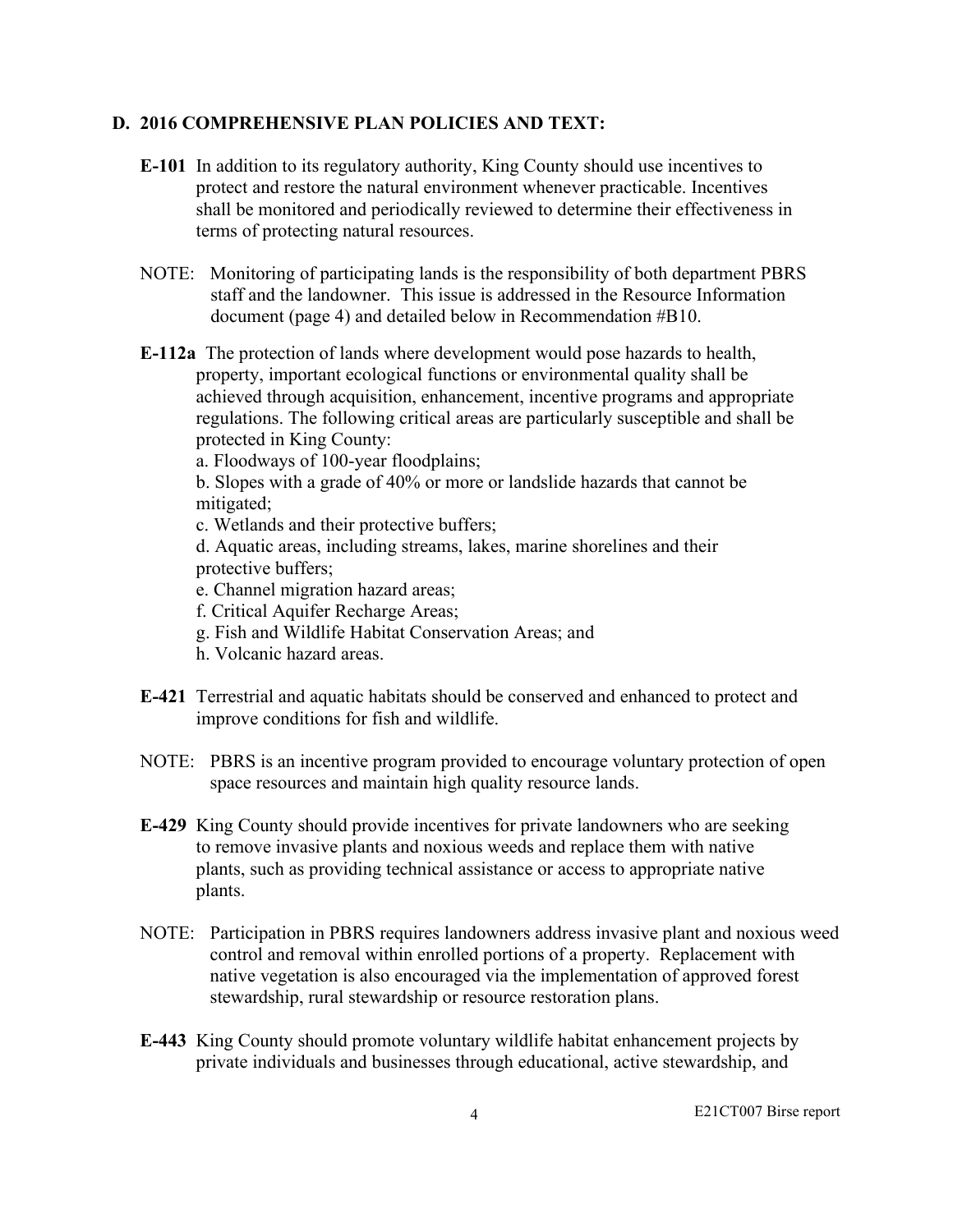incentive programs.

- **E-476** King County should identify upland areas of native vegetation that connect wetlands to upland habitats and that connect upland habitats to each other. The county should seek protection of these areas through acquisition, stewardship plans, and incentive programs such as the Public Benefit Rating System and the Transfer of Development Rights Program.
- **E-504** King County should protect native plant communities by encouraging management and control of nonnative invasive plants, including aquatic plants. Environmentally sound methods of vegetation control should be used to control noxious weeds.
- NOTE: Lands participating in PBRS provide valuable resource protection and promote the preservation or enhancement of native vegetation. Addressing nonnative vegetation (invasive plant species), through control and eradication is a PBRS requirement.
- **E-449** King County shall promote retention of forest cover and significant trees using a mix of regulations, incentives, and technical assistance.
- **R-605** Forestry and agriculture best management practices are encouraged because of their multiple benefits, including natural resource preservation and protection.
- NOTE: The implementation of an approved forest stewardship, farm management or rural stewardship plan benefits natural resources, such as wildlife habitat, stream buffers and groundwater protection, as well as fosters the preservation of sustainable resources.

## **E. PBRS CATEGORIES REQUESTED and DEPARTMENT RECOMMENDATIONS:**

#### **Open space resources**

- Farm and agricultural conservation land In order for the property to qualify for this category and enroll in PBRS, an approved farm management plan must be implemented. The owners will work with the King Conservation District to develop a farm management plan. **Credit for this category is recommended dependent upon this plan being received by the department on or before October 31, 2022**.
- Forest stewardship land In order to be eligible for this category, the property must contain at least four acres of contiguous forestland. The property consists entirely of pastureland, except for trees located on the east side of the property. Credit for this category is not recommended.
- Rural open space In order to be eligible for this category, a property must be located in the rural area and be enrolling at least ten acres of native vegetation. Although the property is located in the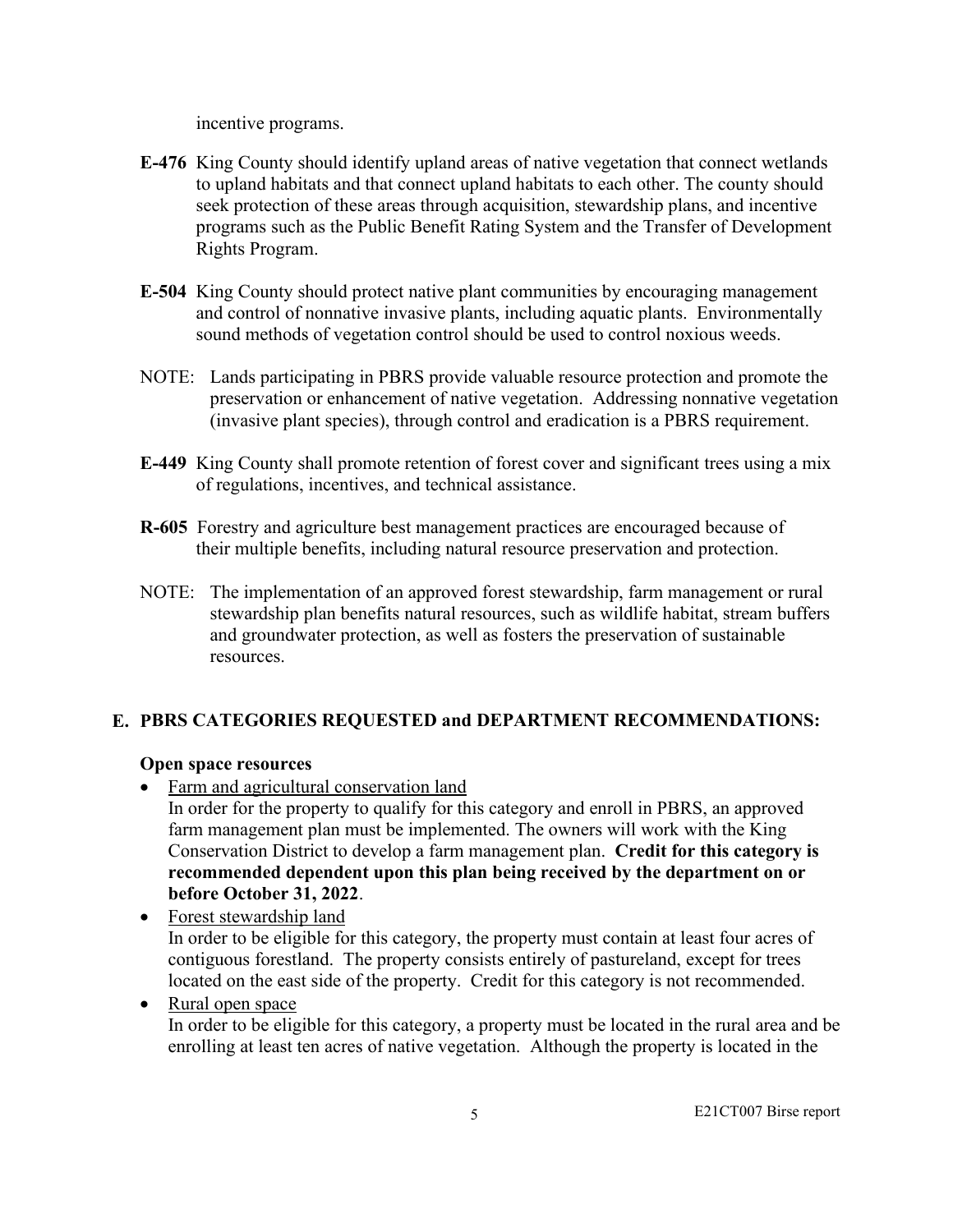rural area, the enrolling property is less than ten acres in size and is predominately pastureland. Credit for this category cannot be recommended.

- Rural stewardship land In order to be eligible for this category, a property must be enrolling at least one acre and feature a plant community in which native plants are dominant. Although the property has some native vegetation with impacted understory much of the enrolling property is for farm use. Credit for this category cannot be recommended.
- NOTE: It is important to note that enrollment in the PBRS program requires the control and removal of invasive plant species. This issue is addressed in the Resource Information document (page 3) and below in Recommendation #B7.

## **CONCLUSIONS AND RECOMMENDATIONS**

## **A. CONCLUSIONS:**

- 1. Approval of the subject request would be consistent with the specific purpose and intent of KCC 20.36.010.
- 2. Approval of the subject request would be consistent with policy E-101 of the King County Comprehensive Plan.
- 3. Of the points recommended, the subject request meets the mandatory criteria of KCC 20.36.100 as indicated:

| Open space resources |
|----------------------|
|----------------------|

| Farm and agricultural conservation land | 5* |
|-----------------------------------------|----|
| Forest stewardship land                 |    |
| Rural open space                        |    |
| Rural stewardship land                  |    |

## **TOTAL 5 points**

NOTE: \*Without award of this category, the property would not be eligible to participate in PBRS.

## **PUBLIC BENEFIT RATING**

For the purpose of taxation, 5 points result in 50% of market value and a 50% reduction in taxable value for the portion of land enrolled.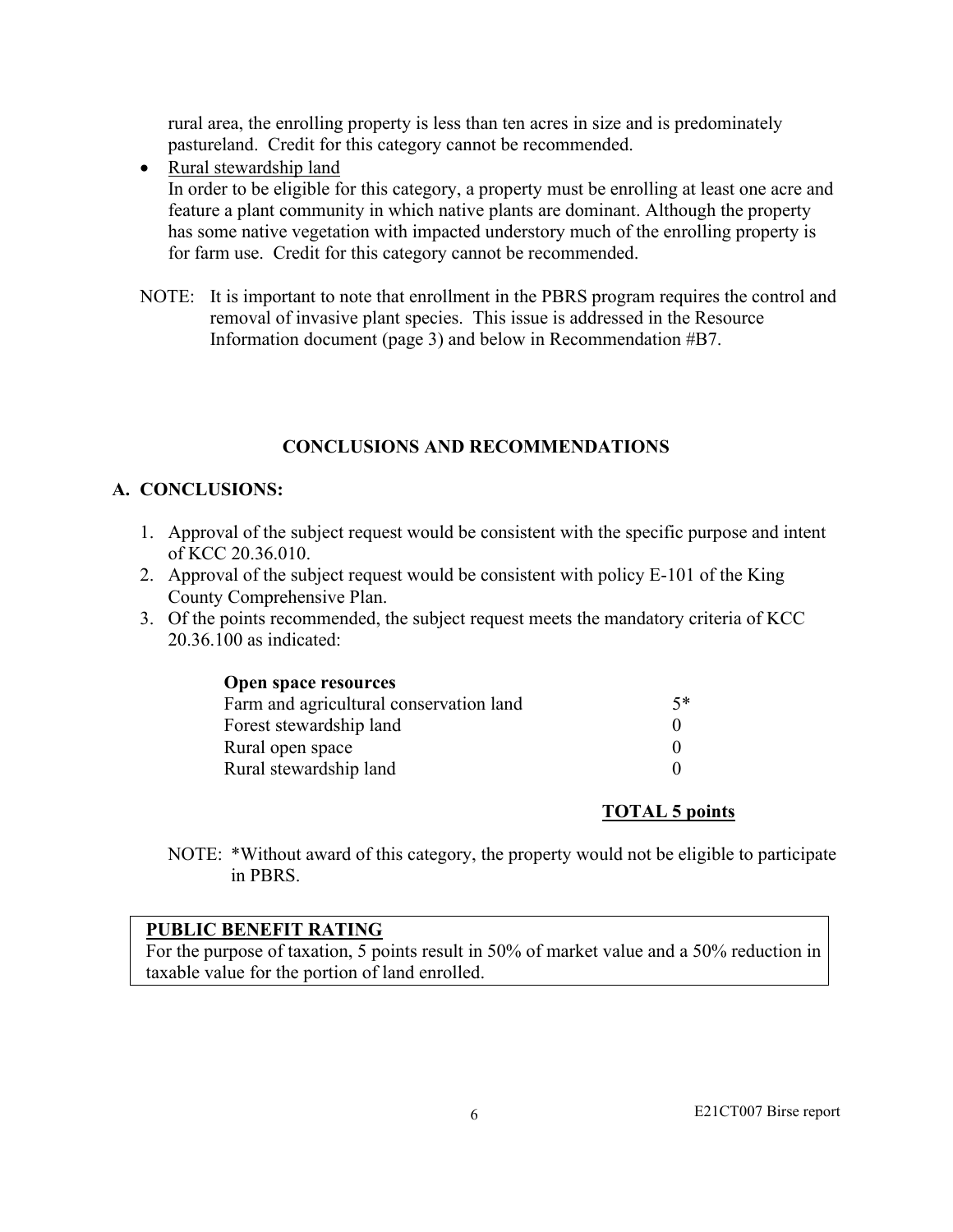### **B. RECOMMENDATION:**

APPROVE the request for current use taxation "Open space" classification with a Public Benefit Rating of 5 points, subject to the following requirements:

### **Requirements for Property Enrolled in the Public Benefit Rating System Current Use Taxation Program**

- 1. Compliance with these requirements is necessary to continue to receive the tax benefits from the King County Public Benefit Rating System (PBRS) current use taxation program for the property enrolled in the program (Property). Failure to abide by these requirements can result in removal of current use designation and subject the property owner (Owner) to the penalty, tax, and interest provisions of RCW 84.34 and assessment at true and fair value. The King County Department of Assessments (DoA) and the Water and Land Resources Division, Director's Office, Agriculture, Forestry and Incentives Unit (AFI) or its successor may re-evaluate the Property to determine whether removal of the open space designation is appropriate. Removal shall follow the process in RCW 84.34.108.
- 2. Revisions to these requirements may only occur upon mutual written approval of the Owner and granting authority. These conditions shall apply so long as the Property retains its open space designation. If a conservation easement acceptable to and approved by King County is granted by the Owner or the Owner's successors in interest to the Department of Natural Resources and Parks, King County or a grantee approved by King County, these requirements may be superseded by the terms of such easement, upon written approval by King County.
- 3. The open space classification for this Property will continue so long as it meets the open space purposes for which it was initially approved. Classification as open space will be removed upon a determination by King County that the Property no longer meets the open space purposes for which it was initially approved. A change in circumstances which diminishes the extent of public benefit from that approved by the King County Council in the open space taxation agreement will be cause for removal of the current use assessment classification. It is the Owner's responsibility to notify the DoA and the AFI Unit or its successor of a change in circumstance with regard to the Property.
- 4. When a portion of the open space Property is withdrawn or removed from the program, the AFI Unit or its successor and the DoA shall re-evaluate the remaining Property to determine whether it may continue to qualify under the program. If the remaining portion meets the criteria for priority resources, it may continue under current use taxation.
- 5. Except as provided for in sections 6, 7 and 9 and below, no alteration of the open space land or resources shall occur without prior approval by the AFI Unit or its successor. **Any unapproved alteration may constitute a departure from an approved open space use**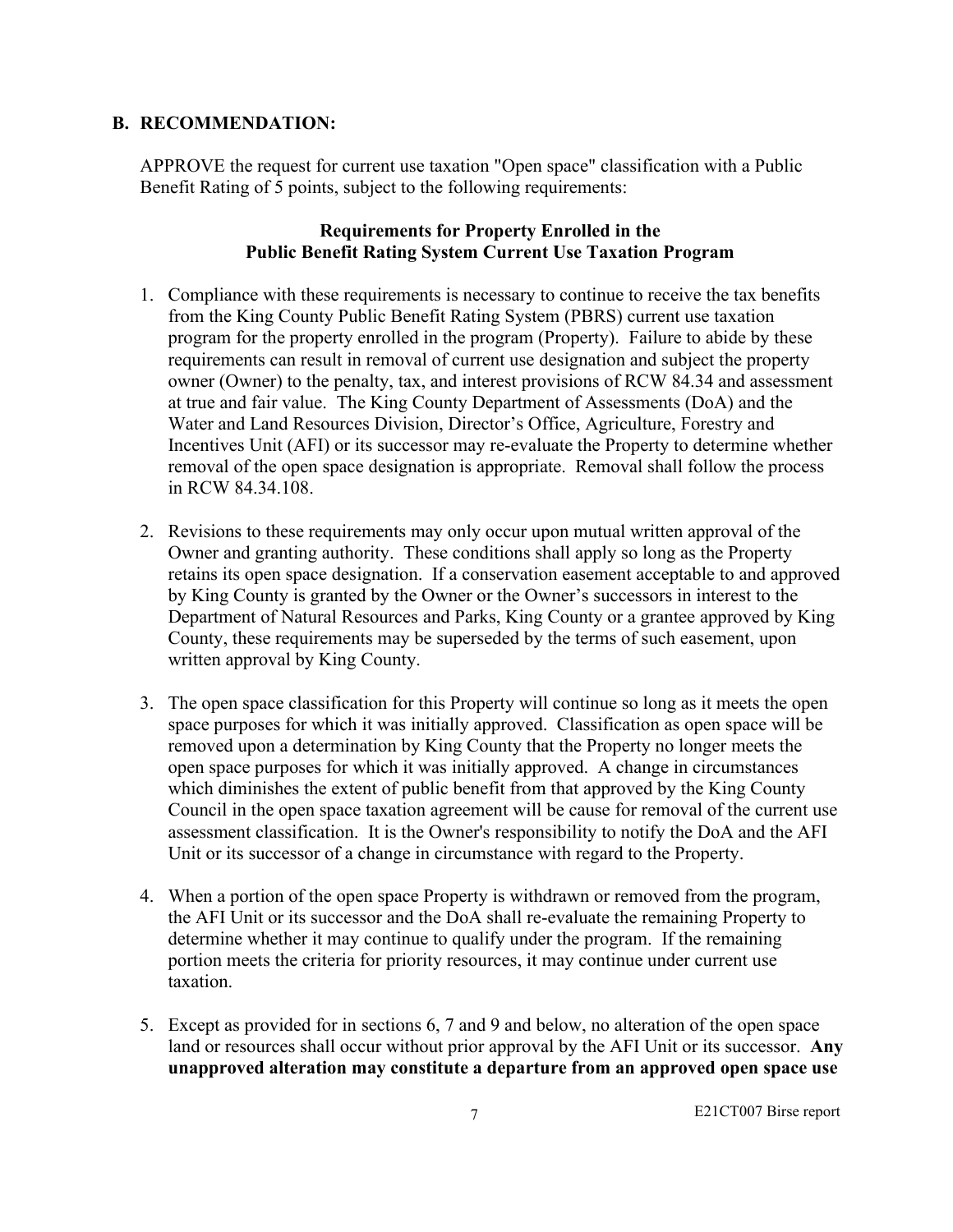**and be deemed a change of use, and subject the Property to the additional tax, interest, and penalty provisions of RCW 84.34.080.** "Alteration" means any humaninduced action that adversely impacts the existing condition of the open space Property or resources including but not limited to the following: *(Walking, horseback riding, passive recreation or actions taken in conjunction with a resource restoration plan, or other similar approved activities are permitted.)*

- a. erecting structures;
- b. grading;
- c. filling;
- d. dredging;
- e. channelizing;
- f. modifying land or hydrology for surface water management purposes;
- g. cutting, pruning, limbing or topping, clearing, planting, introducing, relocating or removing vegetation, however, selective cutting may be permitted for firewood;
- h. applying herbicides or pesticides or any hazardous or toxic substance;
- i. discharging pollutants excepting stormwater;
- j. paving, construction, application of gravel;
- k. storing of equipment, household supplies, play equipment, or compost;
- l. engaging in any other activity that adversely impacts the existing vegetation, hydrology, wildlife, wildlife habitat, or other open space resources.
- 6. Notwithstanding the provisions of Section 5 trees posing a hazard to structures or major roads may be removed. Any trees removed must be replaced.
- 7. If an area of the Property becomes or has become infested with noxious weeds, the Owner may be required to submit a control and enhancement plan to the AFI Unit or its successor in order to remove such weeds. If an area of the Property becomes or has become invaded by non-native species, the Owner may be required to submit, or may voluntarily submit, an enhancement plan to the AFI Unit or its successor, in order to replace such species with native species or other appropriate vegetation.
- 8. There shall be no motorized vehicle driving or parking allowed on the open space Property, except for the purpose of farm and agriculture and in areas of the Property being used as farm and agricultural conservation land.
- 9. For land designated as farm and agricultural conservation land, activities that are consistent with farm or agriculture uses and that are consistent with the approved farm management plan shall be permitted as long as those activities do not cause a significant adverse impact to the resource values of other awarded categories.
- 10. An owner of property receiving credit for farm and agricultural conservation land, forest stewardship land, or rural stewardship land, all of which require a stewardship or management plan, must annually provide a monitoring report that describes progress of implementing the plan. The owner must submit this report, which must include a brief description of activities taken to implement the plan and photographs from established